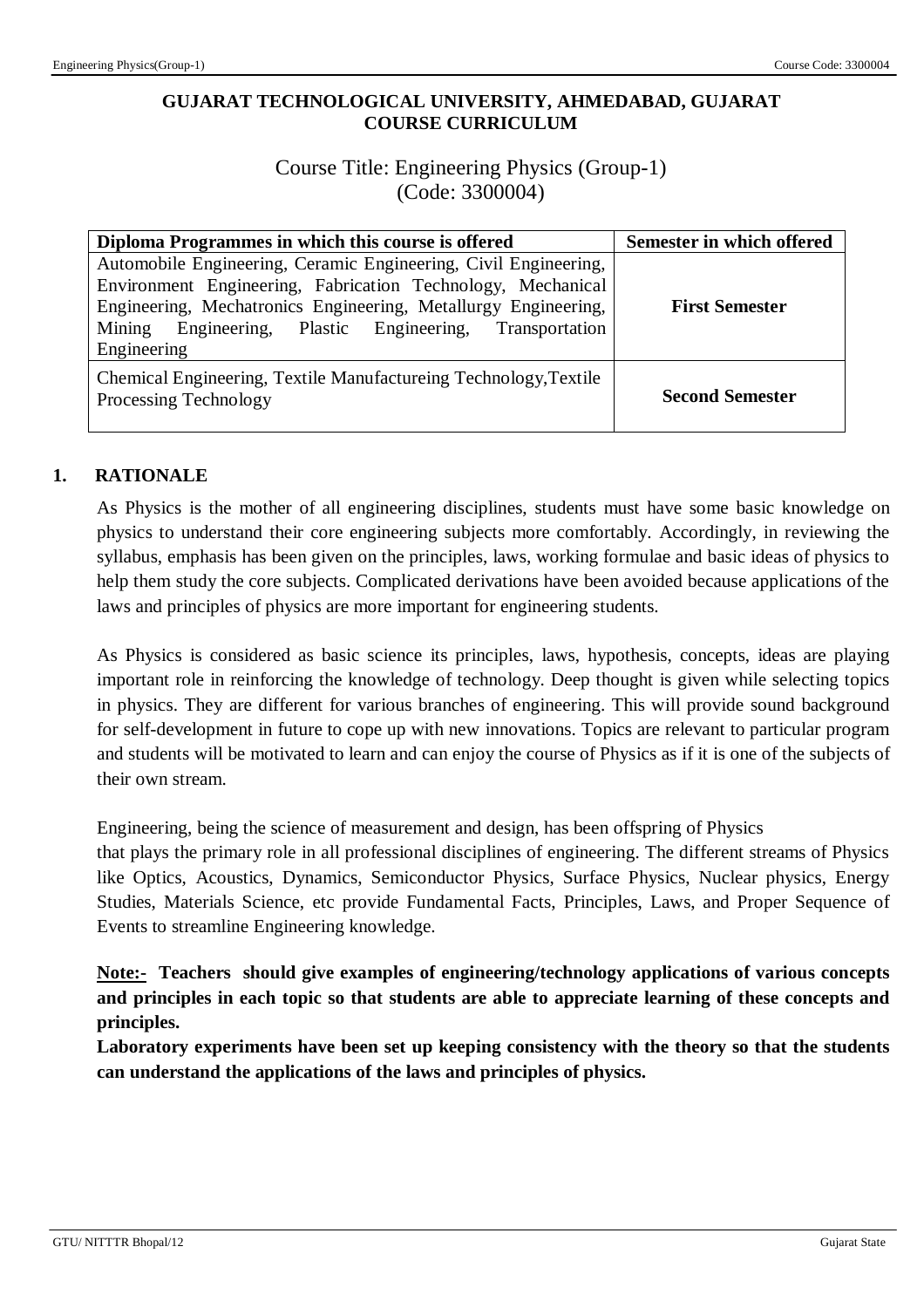#### **2. LIST OF COMPETENCIES**

The course content should be taught and implemented with the aim to develop different types of skills leading to the achievement of the following competencies………….

#### **i. Apply principles and concepts of Physics for solving various Engineering Problems**

#### **3. TEACHING AND EXAMINATION SCHEME**

|   | <b>Teaching Scheme</b> |   | <b>Total</b>                | <b>Examination Scheme</b> |           |                        |    |                              |
|---|------------------------|---|-----------------------------|---------------------------|-----------|------------------------|----|------------------------------|
|   | (In Hours)             |   | <b>Credits</b><br>$(L+T+P)$ | <b>Theory Marks</b>       |           | <b>Practical Marks</b> |    | <b>Total</b><br><b>Marks</b> |
|   |                        | P | C                           | <b>ESE</b>                | <b>PA</b> | ESE                    | PA |                              |
| 3 | $\theta$               | 2 |                             | 70                        | 30        | 20                     | 30 | <b>150</b>                   |

**Legends: L**-Lecture; **T** – Tutorial/Teacher Guided Theory Practice; **P** - Practical; **C** – Credit;  **ESE** - End Semester Examination; **PA** - Progressive Assessment.

#### **4. DETAILED COURSE CONTENTS**

| Unit                 | <b>Major Learning Outcomes</b>                                                                                                                                                                                                                                                                                                                                                                                                                                                                                                                      | <b>Topics and Sub-topics</b>                                                                                                                                                                                                                                                                                                                                                                                                                                                                                                                                                                                                                                                                                                                                                                                                                                                                                                                                                                                                                                                                                                                                                                                                                                                                                               |
|----------------------|-----------------------------------------------------------------------------------------------------------------------------------------------------------------------------------------------------------------------------------------------------------------------------------------------------------------------------------------------------------------------------------------------------------------------------------------------------------------------------------------------------------------------------------------------------|----------------------------------------------------------------------------------------------------------------------------------------------------------------------------------------------------------------------------------------------------------------------------------------------------------------------------------------------------------------------------------------------------------------------------------------------------------------------------------------------------------------------------------------------------------------------------------------------------------------------------------------------------------------------------------------------------------------------------------------------------------------------------------------------------------------------------------------------------------------------------------------------------------------------------------------------------------------------------------------------------------------------------------------------------------------------------------------------------------------------------------------------------------------------------------------------------------------------------------------------------------------------------------------------------------------------------|
| Unit $-I$<br>Unit-II | 1.1 Explain Physical<br>Quantities and their units.<br>1.2Measure given dimensions<br>by using appropriate<br>instruments accurately.<br>1.3 Calculate error in the<br>measurement<br>1.4Solve numerical based on<br>above outcomes<br>2.1 List Newton's laws<br>of<br>motion<br>2.2<br>Differentiate<br>among<br>various forces in nature<br>2.3 Define inertia, momentum<br>and impulse of force<br>2.4 State Newton's laws of<br>motion<br>2.5 State law of conservation<br>of momentum<br>2.6 Solve numerical problems<br>based on above topics | <b>SI Units &amp; Measurements</b><br>1.1 Need of measurement and unit in engineering and<br>science, definition of unit, requirements of standard unit,<br>systems of units-CGS, MKS and SI,<br>fundamental and derived quantities and their units<br>1.2 Least count and range of instrument, least count of<br>vernier caliper, micrometer screw gauge<br>1.3 Definition of accuracy, precision and error,<br>estimation of errors -absolute error, relative error<br>and percentage error, rules and identification of<br>significant figures.<br>(Numerical on above topics)<br><b>Force and Motion:</b><br>Recapitulation of equations of motion, Newton's Ist law of<br>motion, Force, basic forces in motion, gravitational force,<br>electrostatic force, electromagnetic force, nuclear force,<br>Inertia, types of inertia (inertia of rest, inertia of motion,<br>inertia of direction), Momentum, Newton's IInd law of<br>motion, measurement of force using second law, simple<br>problems on $F = ma$ and equations of motion,<br>Impulse of force, Impulse as the product of force and time,<br>impulse as the difference of momentum, examples of<br>impulse, simple problems on impulse,<br>Newtons IIIrd law of motion and its examples. Law of<br>conservation of momentum, Statement, simple problems |
| Unit-III             | 3.1Comprehend the concept of<br>elasticity and Define Stress,                                                                                                                                                                                                                                                                                                                                                                                                                                                                                       | (Numerical on above topics)<br><b>General properties of matter</b><br>3.1 Elasticity                                                                                                                                                                                                                                                                                                                                                                                                                                                                                                                                                                                                                                                                                                                                                                                                                                                                                                                                                                                                                                                                                                                                                                                                                                       |
|                      | Strain and Elastic limit.                                                                                                                                                                                                                                                                                                                                                                                                                                                                                                                           | Deforming force, restoring force, elastic and plastic                                                                                                                                                                                                                                                                                                                                                                                                                                                                                                                                                                                                                                                                                                                                                                                                                                                                                                                                                                                                                                                                                                                                                                                                                                                                      |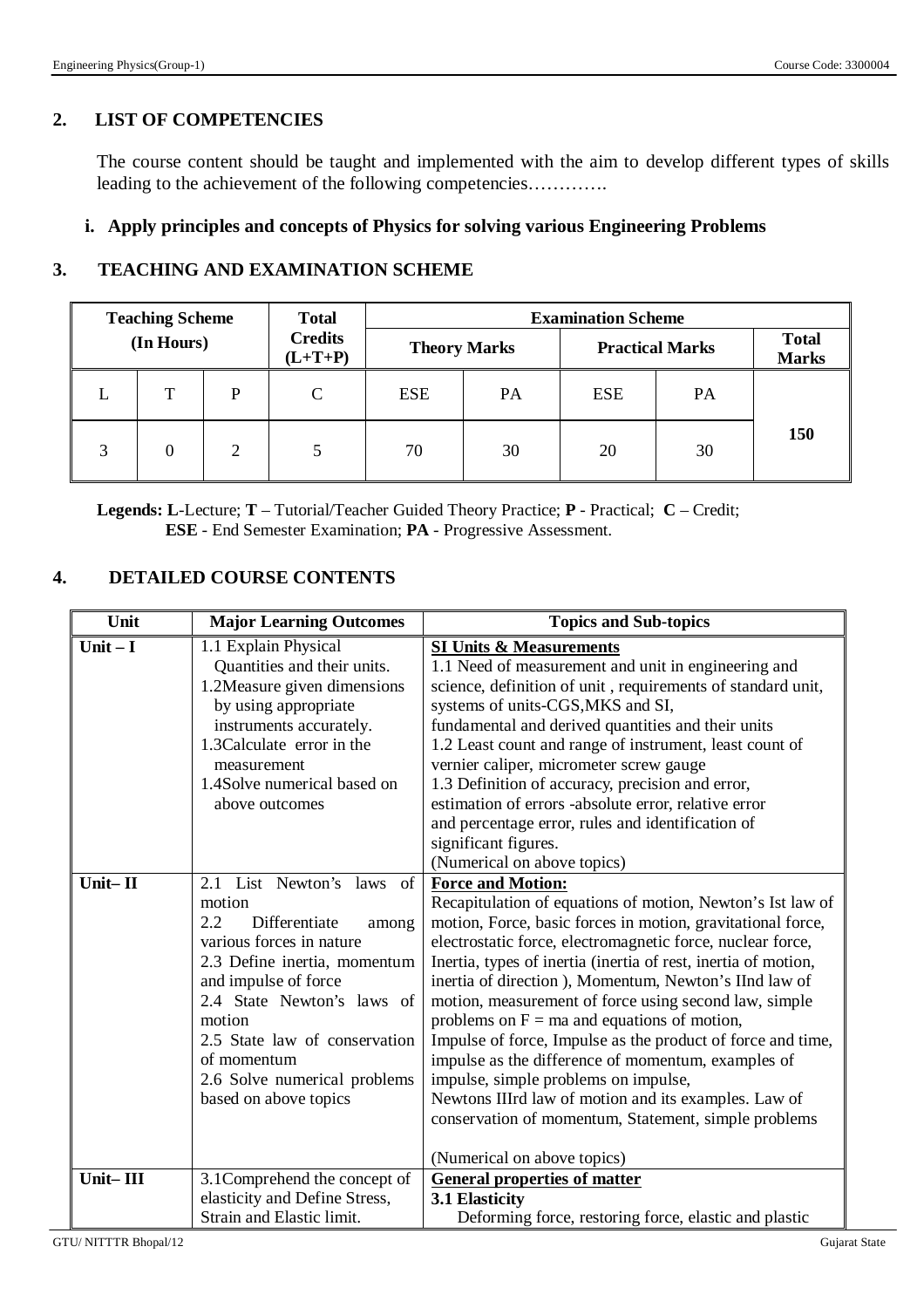| Unit       | <b>Major Learning Outcomes</b>                                                                                                                                                                                                                                                                                                                                                                                                                                                                                                                                                                                                          | <b>Topics and Sub-topics</b>                                                                                                                                                                                                                                                                                                                                                                                                                                                                                                                                                                                                                                                                                                                                                                                                                                                                                                                                                                                                                                                                                                                                                                                                                                            |  |  |
|------------|-----------------------------------------------------------------------------------------------------------------------------------------------------------------------------------------------------------------------------------------------------------------------------------------------------------------------------------------------------------------------------------------------------------------------------------------------------------------------------------------------------------------------------------------------------------------------------------------------------------------------------------------|-------------------------------------------------------------------------------------------------------------------------------------------------------------------------------------------------------------------------------------------------------------------------------------------------------------------------------------------------------------------------------------------------------------------------------------------------------------------------------------------------------------------------------------------------------------------------------------------------------------------------------------------------------------------------------------------------------------------------------------------------------------------------------------------------------------------------------------------------------------------------------------------------------------------------------------------------------------------------------------------------------------------------------------------------------------------------------------------------------------------------------------------------------------------------------------------------------------------------------------------------------------------------|--|--|
|            | 3.2State Hooke's law.<br>3.3 Explain the term elastic<br>fatigue.<br>3.4Distinguish between<br>Streamline and Turbulent flow<br>3.5Define coefficient of<br>viscosity.<br>3.6Apply the principle of<br>viscosity in solving problems.<br>3.7State significance of<br>Reynold's number<br>3.8Explain terminal velocity.<br>3.9Mention Stoke's formula.<br>3.10Explain the effect of<br>temperature on viscosity<br>3.11Comprehend the<br>phenomenon of surface tension<br>and its applications.<br>3.12Define surface tension.<br>3.13Explain angle of contact<br>and capillarity.<br>3.14 Solve problems related to<br>surface tension. | body, stress and strain with their types. elastic limit,<br>Hooke's law, Young's modulus, bulk modulus, modulus<br>of rigidity and relation between them (no derivation),<br>stress strain diagram. behavior of wire under continuously<br>increasing load, yield point, ultimate stress, breaking<br>stress, factor of safety.<br>3.2 Surface Tension.<br>Molecular force, cohesive and adhesive force,<br>Molecular range, sphere of influence, Laplace's molecular<br>theory, Definition of surface tension and its S.I. unit, angle<br>of contact, capillary action with examples, shape of<br>meniscus for water and mercury, relation between<br>surface tension, capillary rise and radius of capillary (no<br>derivation), effect of impurity and temperature on surface<br>tension<br>3.3 Viscosity<br>Fluid friction, viscous force, Definition of viscosity,<br>velocity gradient, Newton's law of viscosity, coefficient of<br>viscosity and its S.I. unit, streamline and turbulent flow<br>with examples, critical velocity, Reynolds's number and<br>its significance, free fall of spherical body through viscous<br>medium (no derivation), up thrust force, terminal<br>velocity, Stokes law (statement and formula).<br>(Numericals on Above topics) |  |  |
| Unit-IV    | 4.1Distinguish between Heat<br>and Temperature.<br>4.2Explain modes of<br>Transmission of heat and their<br>applications.<br>4.3Define heat capacity and<br>specific heat of substances.<br>4.4Explain temperature<br>4.5List various temperature<br>scales and convert among<br>temperatures                                                                                                                                                                                                                                                                                                                                           | <b>Heat Transfer</b><br>4.1 Three modes of transmission of heat -conduction,<br>convection and radiation, good and bad conductor of heat<br>with examples, law of thermal conductivity, coefficient<br>of thermal conductivity and its S.I. unit.<br>4.2 Heat capacity and specific heat of materials<br>4.3 Celsius, Fahrenheit and Kelvin temperature scales and<br>their conversion formulae<br>(Numericals on above topics)                                                                                                                                                                                                                                                                                                                                                                                                                                                                                                                                                                                                                                                                                                                                                                                                                                         |  |  |
| Unit $-$ V | 5.1 Comprehend the concept<br>of wave motion<br>5.2 Distinguish between<br>transverse and longitudinal<br>waves.<br>5.3Define period, frequency,<br>amplitude and wavelength<br>5.4Explain principle of<br>superposition of waves<br>5.5Define resonance<br>5.6Explain resonance.<br>5.7State Formula for velocity<br>of sound in air<br>5.8Comprehend the<br><b>Importance of Reverberation</b><br>5.9State Sabine's formula and<br>Factors affecting<br>Reverberation time<br>5.10Explain ultrasonic waves.<br>Mention applications of                                                                                                | <b>Waves and Sound</b><br>Definition of wave motion, amplitude, period, frequency,<br>and wavelength, relation between velocity, frequency and<br>wavelength, longitudinal and transverse wave, principle of<br>superposition of waves, definition of resonance with<br>examples, Formula for velocity of sound in air and<br>various factors affecting it<br><b>Ultrasonic Waves</b><br>Definition, Properties of ultrasonic waves Uses of<br>ultrasonic waves.<br><b>Acoustics Of Building</b><br>Importance of Reverberation, Reverberation time,<br>Optimum time of Reverberation, Coefficient of absorption<br>of Sound, Sabine's formula for Reverberation time,<br>Factors affecting Reverberation time and acoustics of<br>building.<br>(Numericals on above topics)                                                                                                                                                                                                                                                                                                                                                                                                                                                                                            |  |  |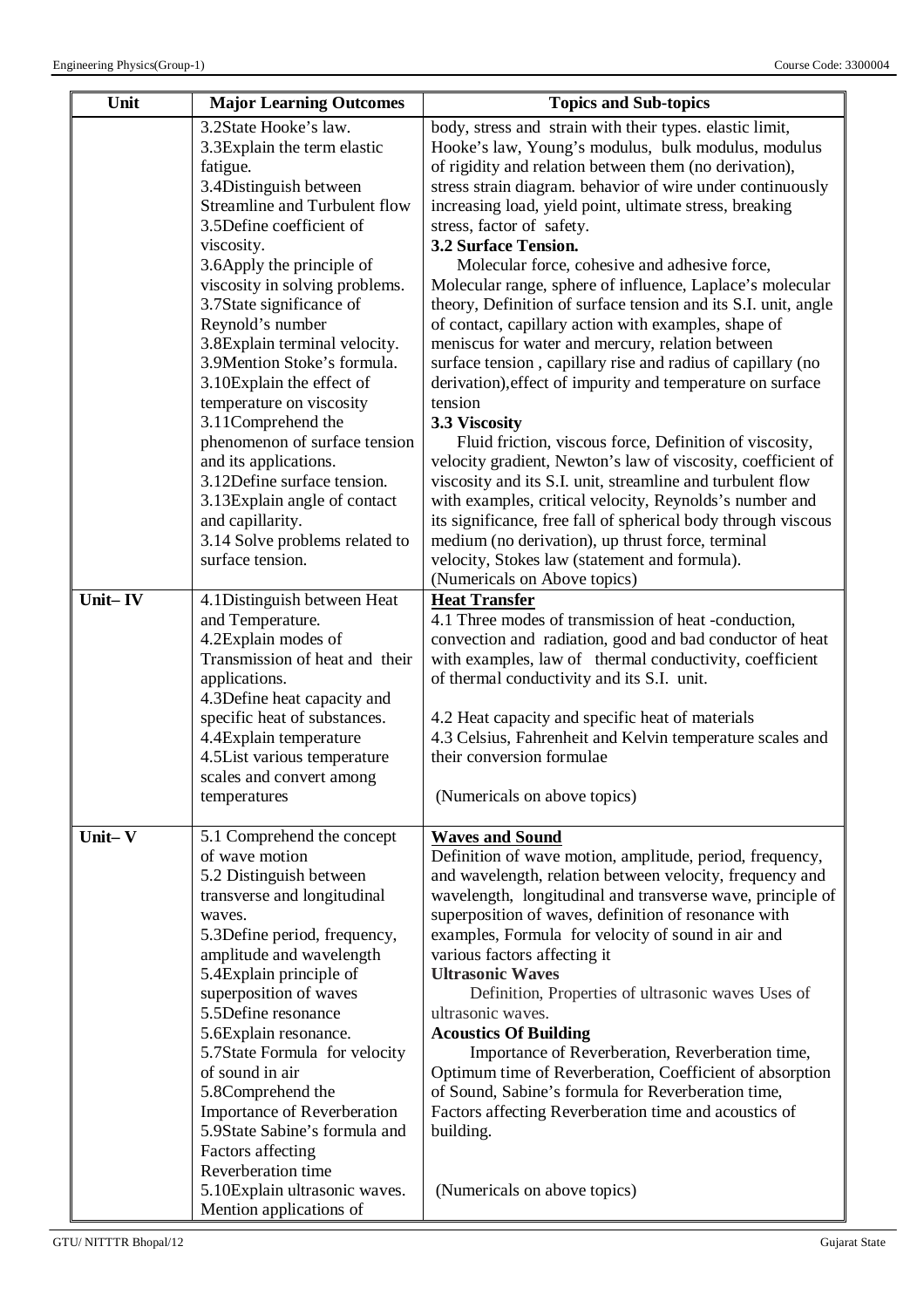| Unit                       | <b>Major Learning Outcomes</b>                                                                                                                                                                                                         | <b>Topics and Sub-topics</b>                                                                                                                                                                                                                                                                                         |  |
|----------------------------|----------------------------------------------------------------------------------------------------------------------------------------------------------------------------------------------------------------------------------------|----------------------------------------------------------------------------------------------------------------------------------------------------------------------------------------------------------------------------------------------------------------------------------------------------------------------|--|
|                            | ultrasonic waves                                                                                                                                                                                                                       |                                                                                                                                                                                                                                                                                                                      |  |
| Unit-VI                    | 6.1 State Properties Of Light<br>6.2 Define various phenomena<br>of light<br>6.3 State Snell's law of<br>refraction.<br>6.4 Explain importance and list<br>applications of                                                             | <b>Light and Nanotechnology</b><br>Properties Of Light, Electromagnetic spectrum, Reflection,<br>refraction, snell's law, diffraction, polarization,<br>interference of light, constructive and destructive<br>interference (Only definitions),<br>physical significance of refractive index, dispersion of<br>light |  |
|                            | nanotechnology in engineering<br>field                                                                                                                                                                                                 | Introduction to Nanotechnology<br>(Numericals on above topics)                                                                                                                                                                                                                                                       |  |
| $\text{Unit} - \text{VII}$ | 7.1 Define radio activity<br>7.2Distinguish between<br>Natural & Artificial<br>radioactivity<br>7.3State relation between Half<br>Life, Average Life & Decay<br>Constant.<br>7.4 Describe properties of<br>Alpha, Beta and Gamma rays. | <b>Radioactivity</b><br>7.1 Radioactivity<br>Definition, Natural & Artificial radioactivity, Units<br>and Laws of Radioactivity, Half Life, Average Life &<br>Decay Constant.<br>7.2 Radioactive Rays<br>Properties and uses of alpha particles, beta particles<br>and gamma rays<br>(Numericals on Above topics)    |  |

# **5. SUGGESTED SPECIFICATION TABLE WITH HOURS & MARKS (THEORY)**

|      |                                     |                 | <b>Distribution of Theory Marks</b> |       |                |              |  |
|------|-------------------------------------|-----------------|-------------------------------------|-------|----------------|--------------|--|
| Unit | <b>Unit Title</b>                   | <b>Teaching</b> |                                     |       |                |              |  |
| No.  |                                     | <b>Hours</b>    | R                                   | U     | A              | <b>Total</b> |  |
|      |                                     |                 | Level                               | Level | Level          |              |  |
| 1.   | SI Units & Measurements             | 05              | 03                                  | 02    | 0 <sub>5</sub> | 10           |  |
| 2.   | Force and Motion                    | 05              | 02                                  | 02    | 04             | 08           |  |
| 3.   | <b>General Properties of Matter</b> | 10              | 04                                  | 06    | 08             | 18           |  |
| 4.   | <b>Heat Transfer</b>                | 04              | 02                                  | 02    | 02             | 06           |  |
| 5.   | Waves and sound                     | 07              | 04                                  | 04    | 04             | 12           |  |
| 6.   | Light and Nanotechnology            | 07              | 03                                  | 03    | 04             | 10           |  |
| 7.   | Radioactivity                       | 04              | 02                                  | 02    | 02             | 06           |  |
|      | <b>Total</b>                        | 42              | 20                                  | 21    | 29             | 70           |  |

#### **Legends:**

 $R =$  Remembrance; U = Understanding; A = Application and above levels (Revised Bloom's taxonomy)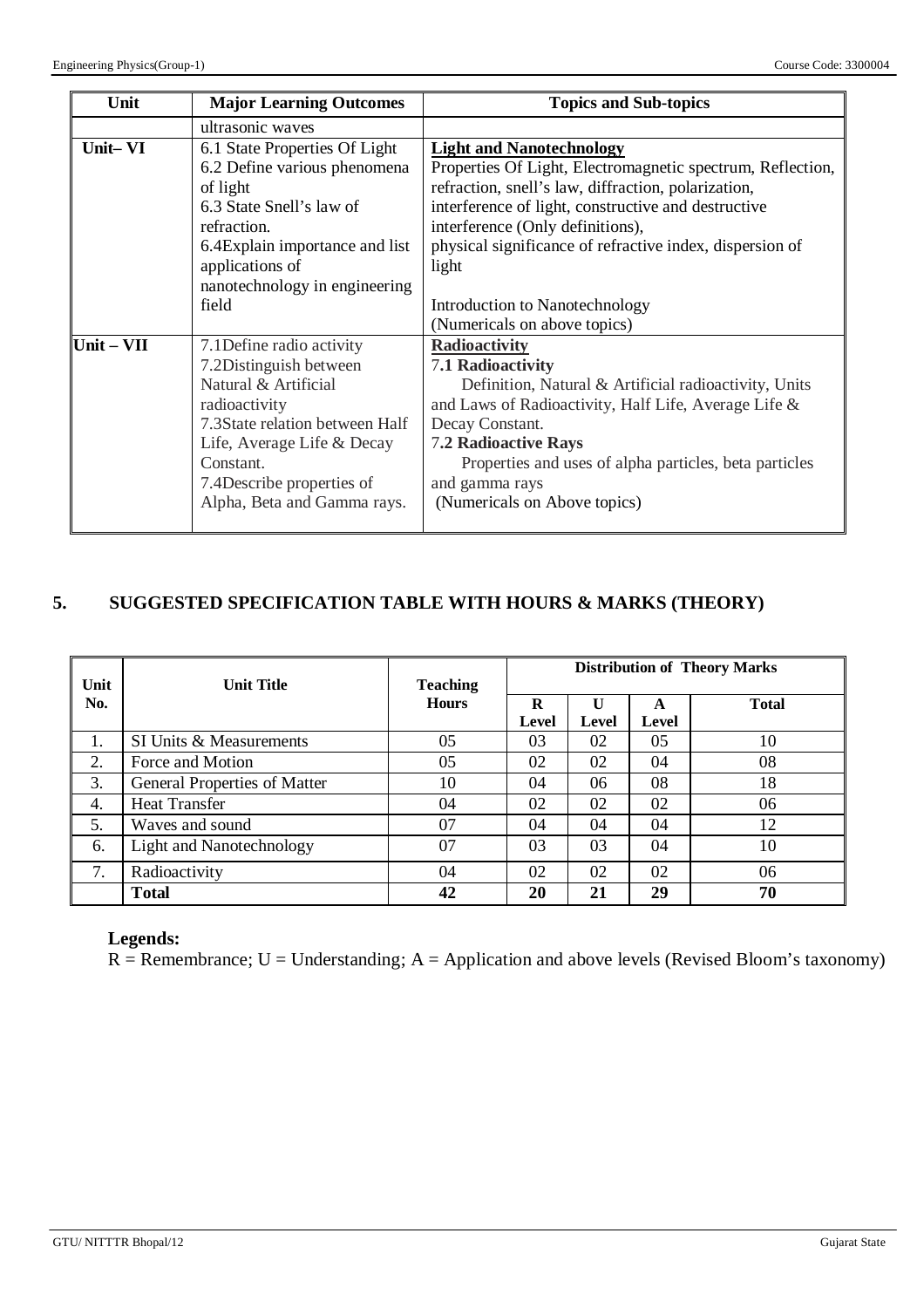# **6. SUGGESTED LIST OF EXERCISES/PRACTICAL/EXPERIMENTS**

The exercises/practical/experiments should be properly designed and implemented with an attempt to develop different types of skills leading to the achievement of the competency. Following is the list of exercises/practical/experiments for guidance.

| S. No.         | Unit No.                 | <b>Experiment /Practical Exercises</b>                                                    |  |  |
|----------------|--------------------------|-------------------------------------------------------------------------------------------|--|--|
|                |                          | Linear Measurement by Vernier calipers                                                    |  |  |
| 2              |                          | Linear Measurement by Micrometer screw                                                    |  |  |
| 3              | 3                        | Measurement of Surface tension                                                            |  |  |
| $\overline{4}$ | 3                        | Measurement of Viscosity                                                                  |  |  |
| 5              | 3                        | Measurement of Young's Modulus                                                            |  |  |
| 6              | 3                        | To determine Force constant with the help of periodic time of oscillations of spring      |  |  |
| $\tau$         | 3                        | Measurement of specific gravity                                                           |  |  |
| 8              | 6                        | To calculate refractive index of material of prism using spectrometer device.             |  |  |
| 9              | 4                        | Joule's mechanical equivalent of heat                                                     |  |  |
| 10             | $\overline{\mathcal{A}}$ | Measurement of co-efficient of thermal conductivity                                       |  |  |
| 11             | 5                        | To study the relation between the length of a stretched string and the tension in it with |  |  |
|                |                          | the help of a sonometer.                                                                  |  |  |
| 12             | 6                        | To calculate SA/V ratio of simple objects to understand nanotechnology                    |  |  |

Minimum 8 experiments/practical exercises should be performed from the above list

|  |  |  |  |  | Hours distribution for Physics Experiments : |  |
|--|--|--|--|--|----------------------------------------------|--|
|--|--|--|--|--|----------------------------------------------|--|

| Sr.<br>No.                  | Description                                                                                          | Hours |
|-----------------------------|------------------------------------------------------------------------------------------------------|-------|
|                             | An introduction to Physics laboratory and its experiments (for<br>the set of first four experiments) | 02    |
| $\mathcal{D}_{\mathcal{L}}$ | Set of first four experiments                                                                        | 08    |
| 3                           | An introduction to experiments (for the set of next four<br>experiments)                             | 02    |
| 4                           | Set of next four experiments                                                                         | 08    |
| 5.                          | Mini project                                                                                         | 06    |
| 6                           | Viva and Submission                                                                                  | 02    |

## **7. SUGGESTED LIST OF PROPOSED STUDENT ACTIVITIES**

Following is the list of proposed student activities like: Laboratory based mini projects:

- 1. To calculate acoustics of given class room
- 2. To prepare models of Vernier calipers, micrometer screw gauge and travelling microscope And many more Teacher guided self learning activities:
	- 1. To prepare a chart of applications of nanotechnology in engineering field
	- 2. To prepare models to explain different concepts
- And many more Course/topic based seminars:
	- 1. Seminar by student on any relevant topic